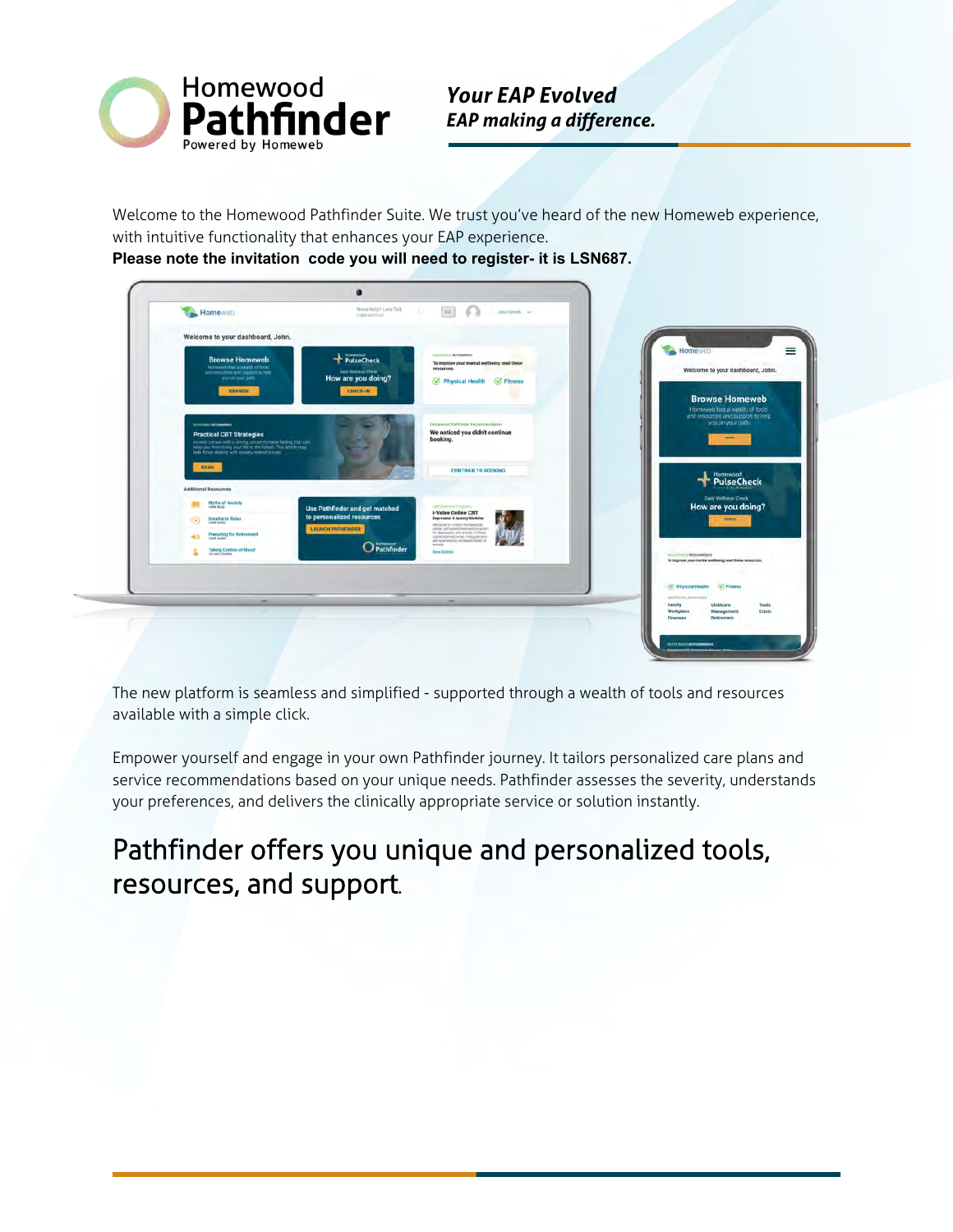As you navigate and discover the extent of Pathfinder's capabilities, you may have questions from time to time. Here is a summary of common questions often raised.

## Homewood Pathfinder | Frequently Asked Questions

#### Why do I have to register with an invitation code?

It identifies you as belonging to an organization that has made Pathfinder available to its employees and their dependants. It is LSN687.

#### Why are you asking for my cell/mobile number?

Having your mobile number allows us to support you with proactive engagement and timely recommendations. In certain scenarios, having your cell number enables Pathfinder to send you reminders or information relevant to your case.

#### How does Homewood MeetNow differ from a regular counselling case?

These support sessions are one-at-a-time, and just-in-time. The service is there to help people who don't necessarily need multiple sessions and also those that wish to forgo booking and waiting for a specific individual. If you have a MeetNow session, you may also benefit from the wealth of tools and information found on homeweb.ca.

### What do I need to know about my privacy & confidentiality?

Homewood takes regular steps to ensure client privacy and confidentiality and our Homeweb platform, including Homewood Pathfinder has been fully examined, tested and validated by a leading national cybersecurity organization.

*We guarantee your confidentiality*. We have always focused on your confidentiality, and nothing has changed. Your privacy is foundational to our core business values and ethical practices. Homewood Pathfinder delivers professional, confidential, and proactive services to support you with a wide range of concerns. Everyone can expect confidentiality within the limits of the law. You won't be identified to anybody — including your employer.

#### What is Homewood PulseCheck and how does it work?

It's an industry leading process that allows us to tailor services, delivering both timely and effective support to meet your individual needs. PulseCheck is a simple slider that asks how you're doing and based on your response; it lets us know whether you're at risk and in need of support or if you're feeling good. Wellness is a journey. We all experience good and bad days from time to time, pulse check looks at your trends and adapts service and support recommendations based on your overall progress.

### How do you arrive at recommendations?

Our recommendations are evidence-based and encompass the learnings achieved through our multi-disciplinary teams. Through proprietary algorithms, Homewood Pathfinder combines the power of technology with clinical knowledge supported by 40 years of EAP experience and almost 140 years of mental health leadership and expertise to deliver the most appropriate service or resource at the right time.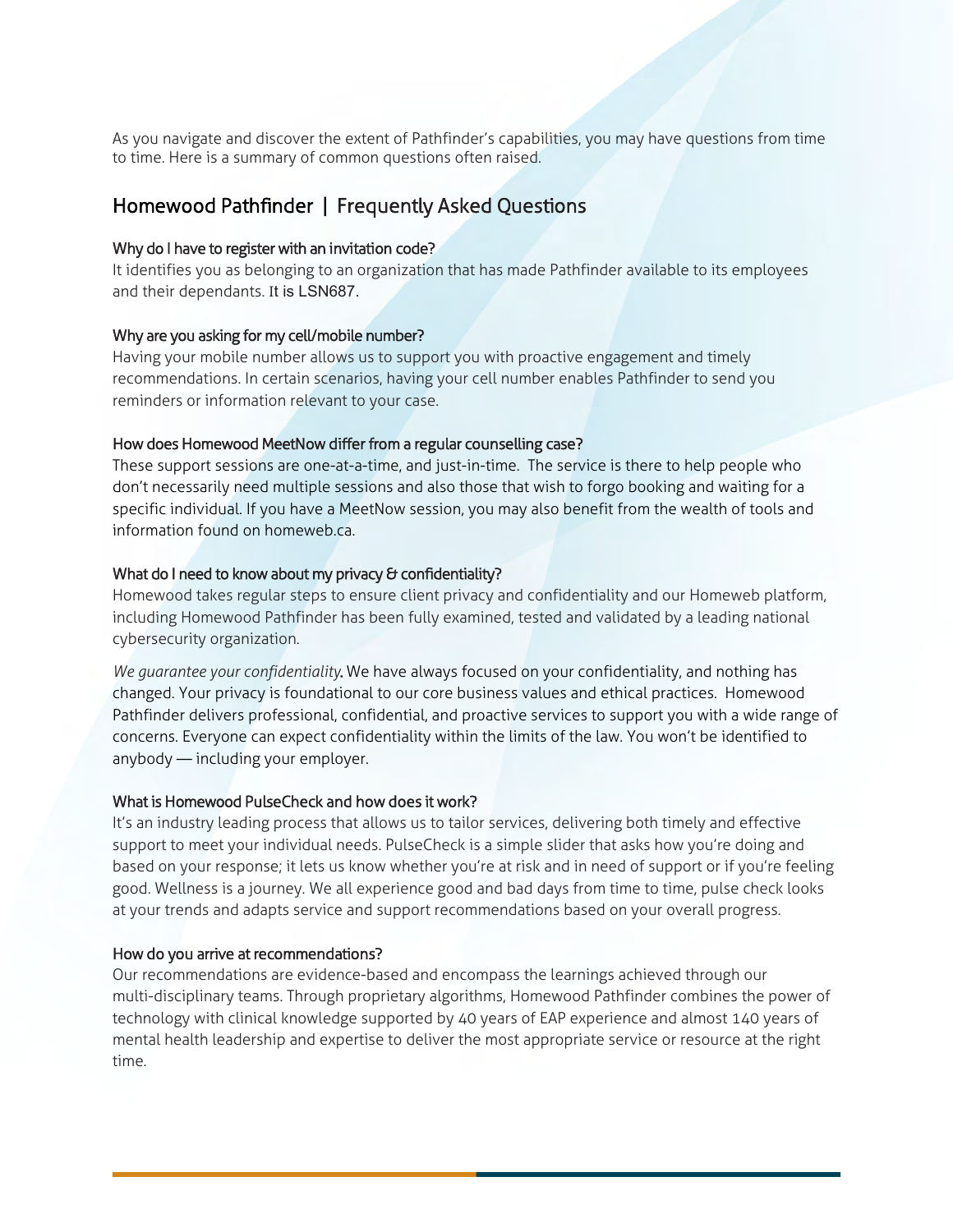#### How Do I register?

If you are not registered, you will be prompted to register when logging into Homeweb.ca now that you have transitioned to Homewood Pathfinder. To register, follow these simple steps:

#### **1: Visit: Homeweb.ca**



**2: Click create an account and enter your invitation code (LSN687)**



**3: Enter your name, preferred email address and a few other pieces of information to create your profile**

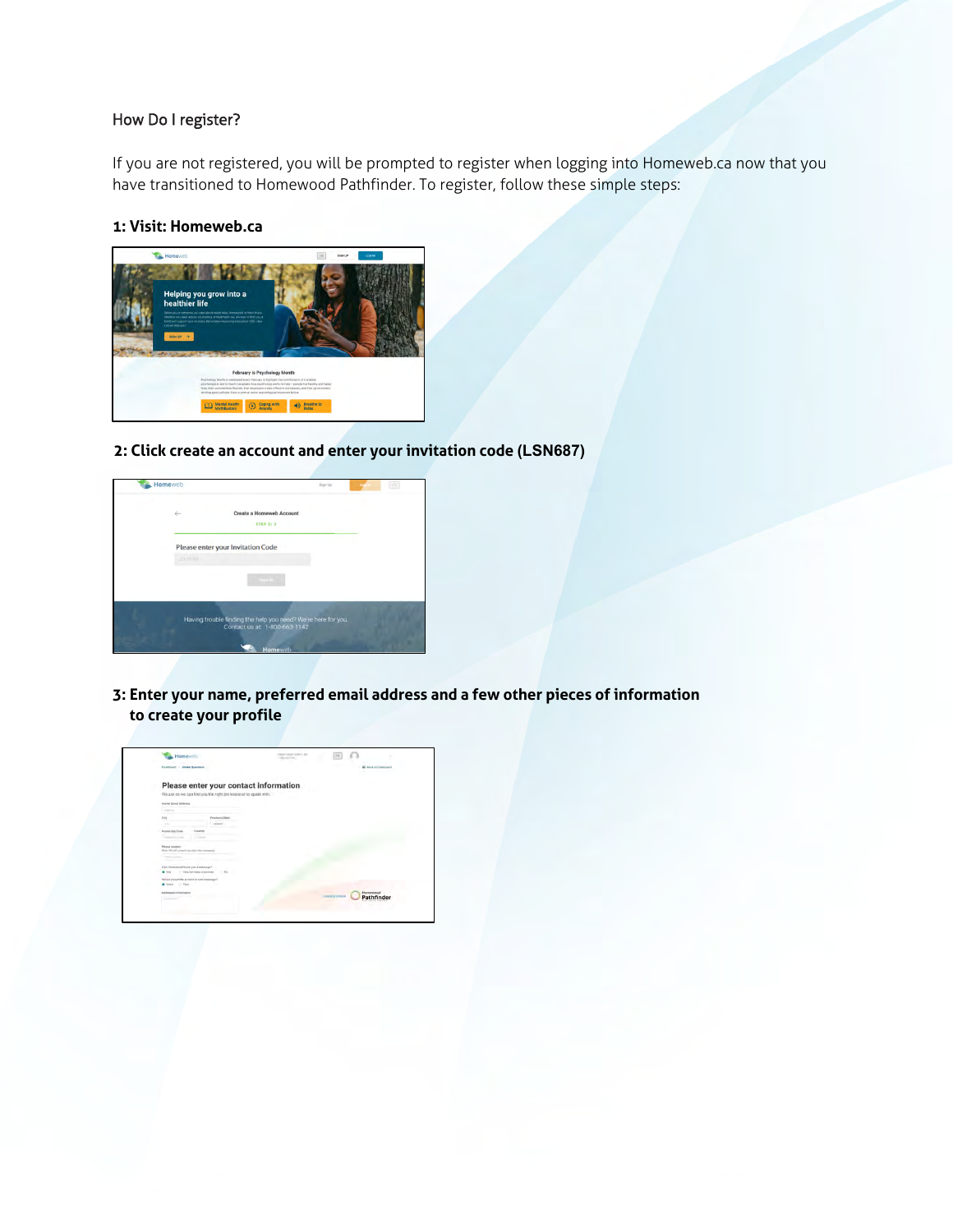**4: A key component of Pathfinder, Homewood PulseCheck will ask for a few additional details including how you're feeling and your primary area of interest or concern**



**5: That's it. Welcome to Homewood Pathfinder and the start of your simplified and innovative EAP journey**

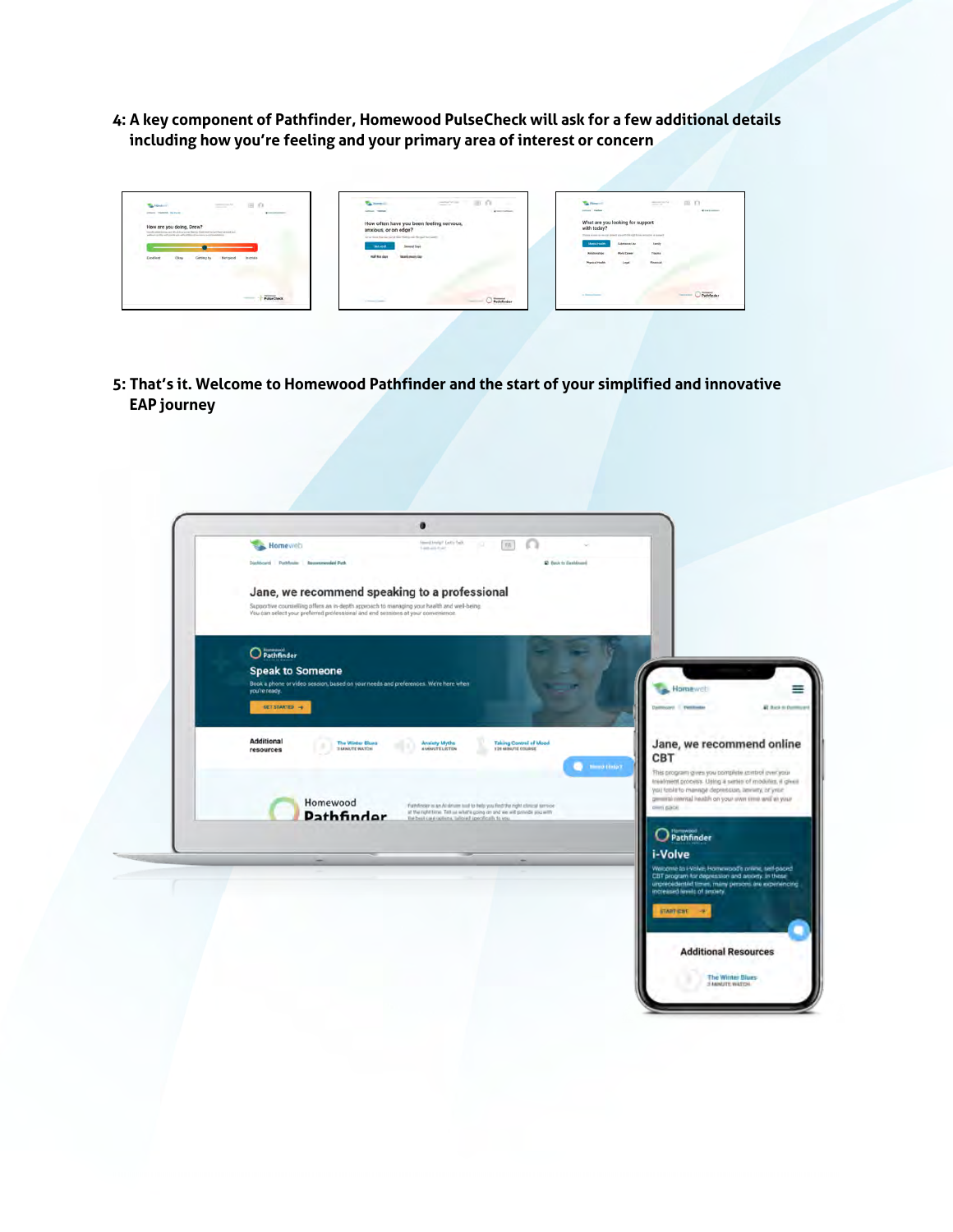# how Are you doing?

# Homewood PulseCheck Powered by **Homeweb**



EAP Evolved

DEVOIVED



- CHECK-IN WHEN YOU VISIT
- **OUICK & EASY**
- SIMPLE SLIDER
- PERSONALIZED FOR YOU
- **RESOURCE RECOMMENDATIONS**
- DESKTOP, MOBILE, APP OR ANY DEVICE
- **TELL US HOW YOU'RE DOING**



## check-in

Tell us how you are - using a simple slider. We use this information to track how you are feeling over time. Receive resource recommendations tailored to your response.

## How are you doing, Lukas?

Use the slider below to describe how you're feeling.

Homewood

**DulceCheck**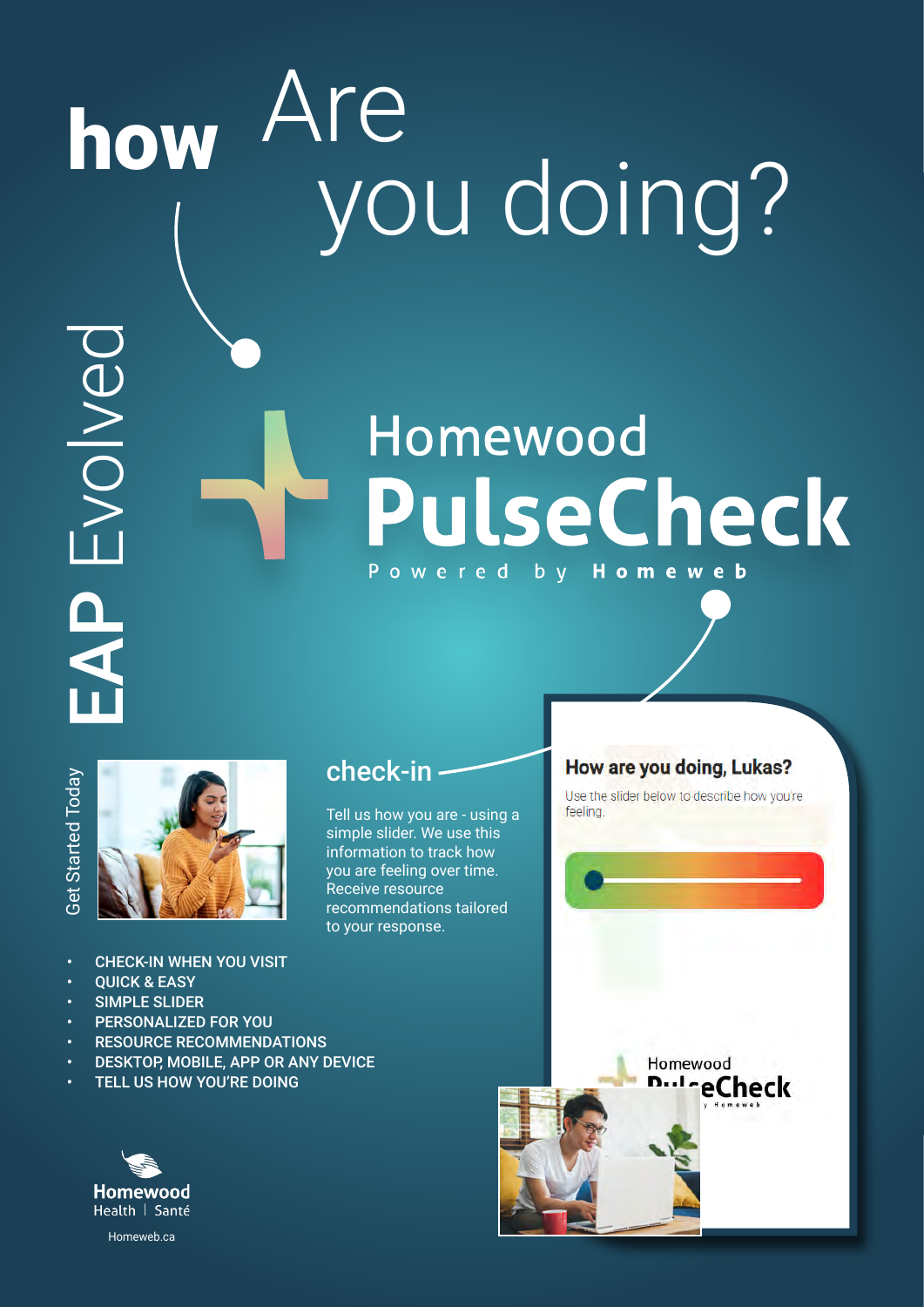# what Are you looking for?

Homewood

Powered

Pathfinder

 $b \ y$ 

resource

# Homewood<br>Homewood Homewood<br>Homewood Homewood<br>Homewood<br>Homewood<br>Homewood<br>Homewood<br>Homewood<br>Homewood **AP Evolved**



## guided journeys

Through triage, assessment and service offerings based entirely on your unique needs and preferences. A new way to get help just for you and only we can do it.

- NEW DIGITAL HOMEWEB EXPERIENCE
- DAILY CHECK-INS
- **CUSTOM TRIAGE**
- **EXPERT ASSESSMENTS**
- PERSONALIZED SERVICE OFFERINGS
- ADDITIONAL RESOURCES
- INDIVIDUALIZED DASHBOARD



pants learn when .<br>tional workplace and qualify as discrimination The course als. tand the importance s regarding duct.



Lukas, we recommend this

Sometimes, engaging in an online course is all that's needed or may be all you're looking for. Check out a few resources and if you feel you need more support, come back and use Pathfinder again for additional quidance.

Homeweb

# **Respect in the Workplace**

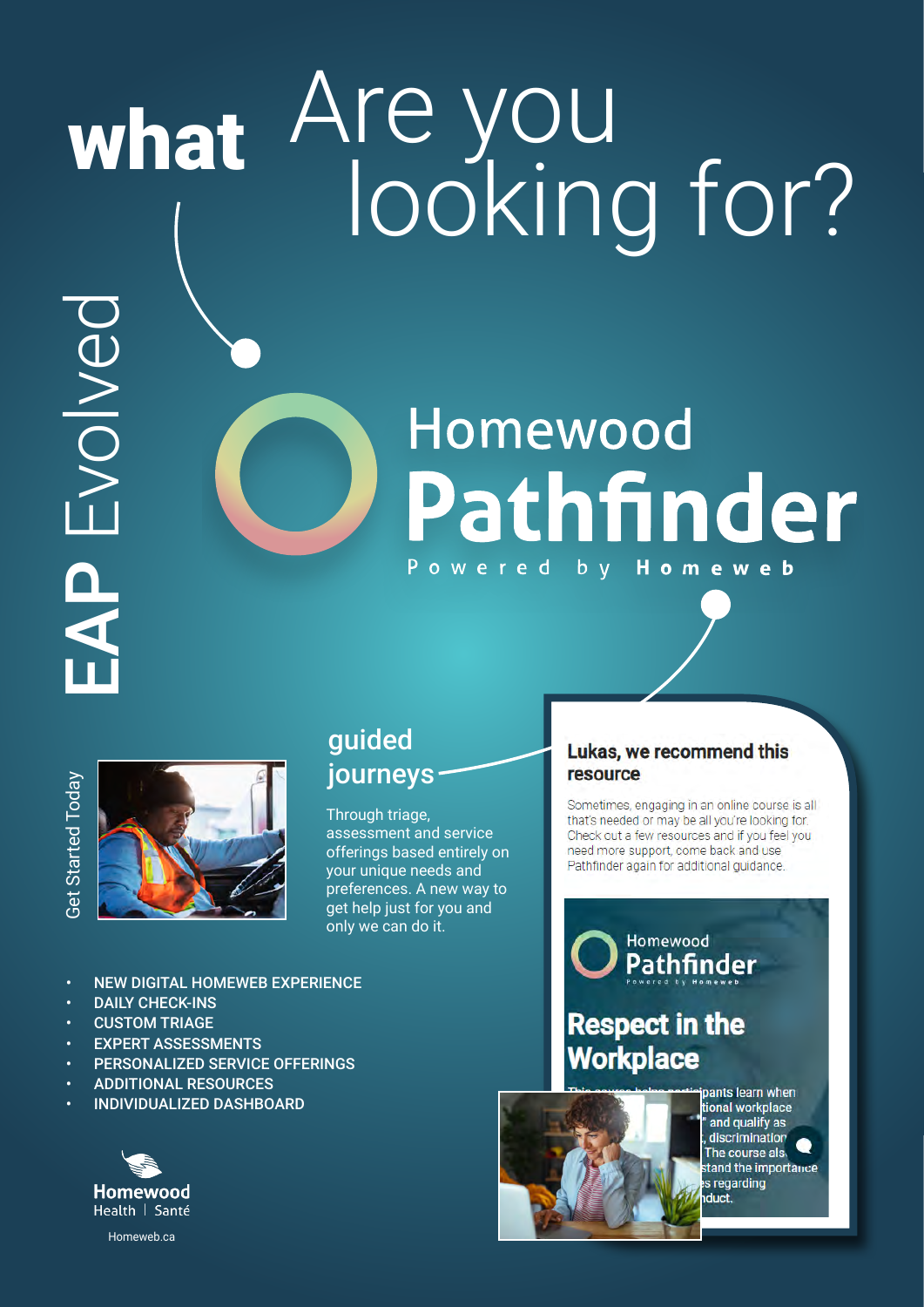# how Can we help you?

Would you like help with something specific today? Let Pathfinder ask you a series of questions to customize your service<br>recommendations. If not, you can go to My Dashboard to browse tools and

Need Help? Let's Talk (

No, take me to My<br>Dashboard

 $\blacktriangleleft$ 

**MON** 

29

5

12

 $(19)$ 

26

TUE

áb

6

 $13$ 

20

 $27$ 

WED

 $\overline{7}$ 

 $14$ 

 $21$ 

28

DEVOIVED EAP Evolved



- VALIDATED ASSESSMENTS
- GIVE YOUR FEEDBACK
- BOOK A PROFESSIONAL
- COUNSELLING OPTIONS
- **FAST & FASY**
- CALL US FOR SUPPORT



## screeners & online booking

Homewood **Pathfinder** 

Homeweb

**Dashboard Pathfinde** 

We use validated screeners for depression, anxiety, and trauma as well as for other presenting issues. Booking a professional is smooth and fast. You always have access to our professional Intake consultants 24/7 if you want a hand.

Select a date and time with a professional of vour choice

Note: Days with a blue circle have open appoint

April

**THU** 

8

15

22

29

 $\boxed{\mathbf{R}}$  Usin Smith  $\sim$ 

**El Back to My Dashboard** 

Need Help?

 $\lambda$ 

SUN

 $\overline{4}$ 

 $11$ 18

25

SAT

3

10

17

 $24$ 

ter than English or French please call at<br>s in English and French please use the

FRI

 $\overline{2}$ 

9

16

 $23$ 

30

the screen